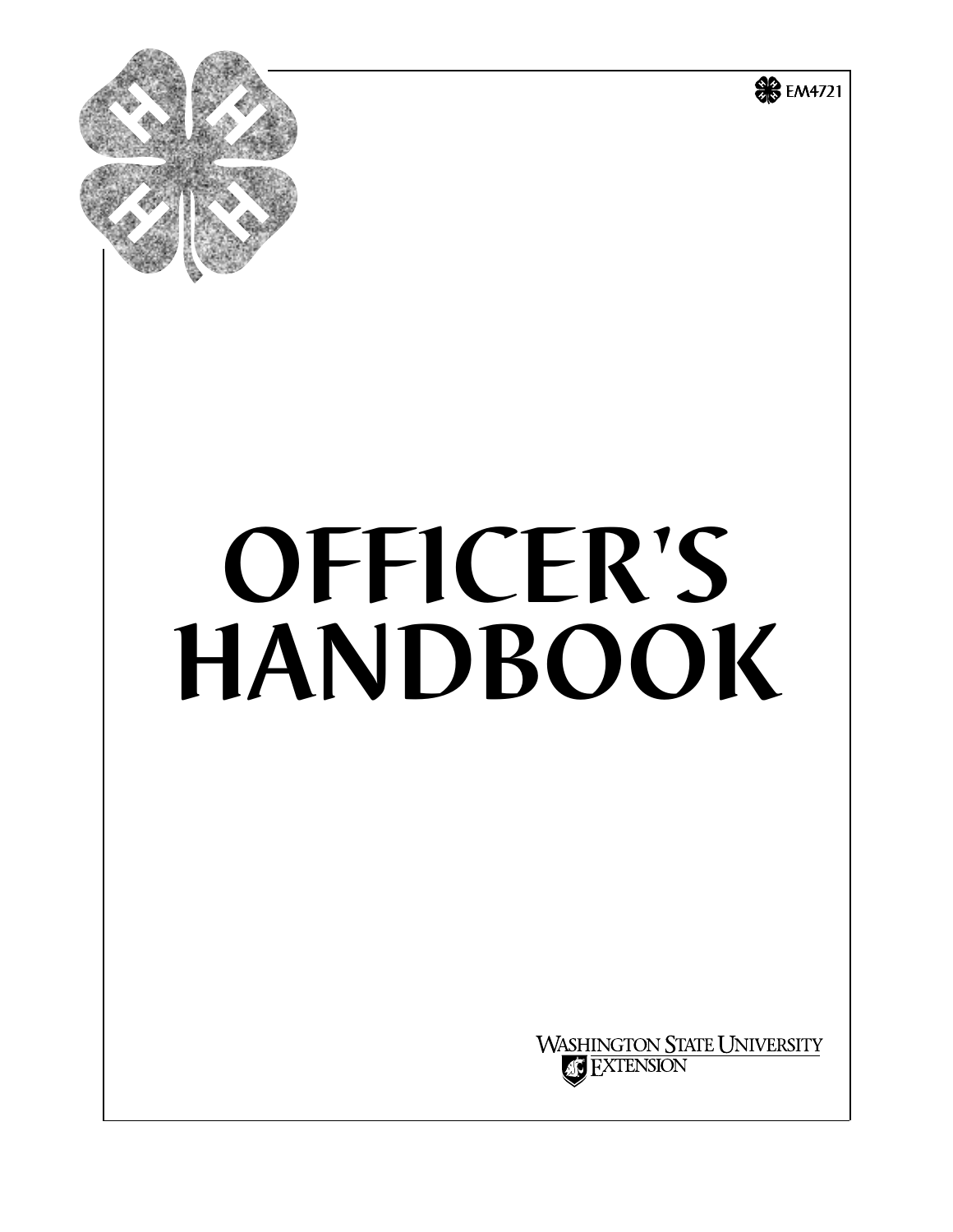# **OFFICER'S HANDBOOK**

## GOOD MEETINGS ARE FUN!

## What Are Your Meetings Like?

 Do you have fun? Do the other 4-H members have fun, too? Do they look forward to the meetings? Do they get a chance to take part?

 What do you do at your meetings? Are you getting important things done? Do you have demonstrations,  $PREZ$  presentations, or discussions on members' projects? Do you ever talk about other things, such as

citizenship or health? Do you plan a picnic or a tour, or talk about the club's fair exhibit or achievement day program? Do you always learn something new?

## What Are Meetings For?

4-H meetings give your club members a chance to think and act together, to plan and do things together. Meetings let members learn from each other.

You couldn't very well learn to lead a discussion, or work out the ideas for a picnic or party by yourself. You need club members thinking and acting together to get things done. That's what a club meeting is all about: to learn, to make plans, and to have fun.

## How Can You Have Better Meetings?

Make sure officers, committee chairs, and members know their jobs. Learn what makes a good meeting. Everyone must pull together, doing his or her share. Using parliamentary procedure helps govern the club's business.

Plan interesting meetings that start and end on time: opening, business, educational program, recreation.

Plan the program for several months ahead.

Involve each club member in a meeting program sometime during the year.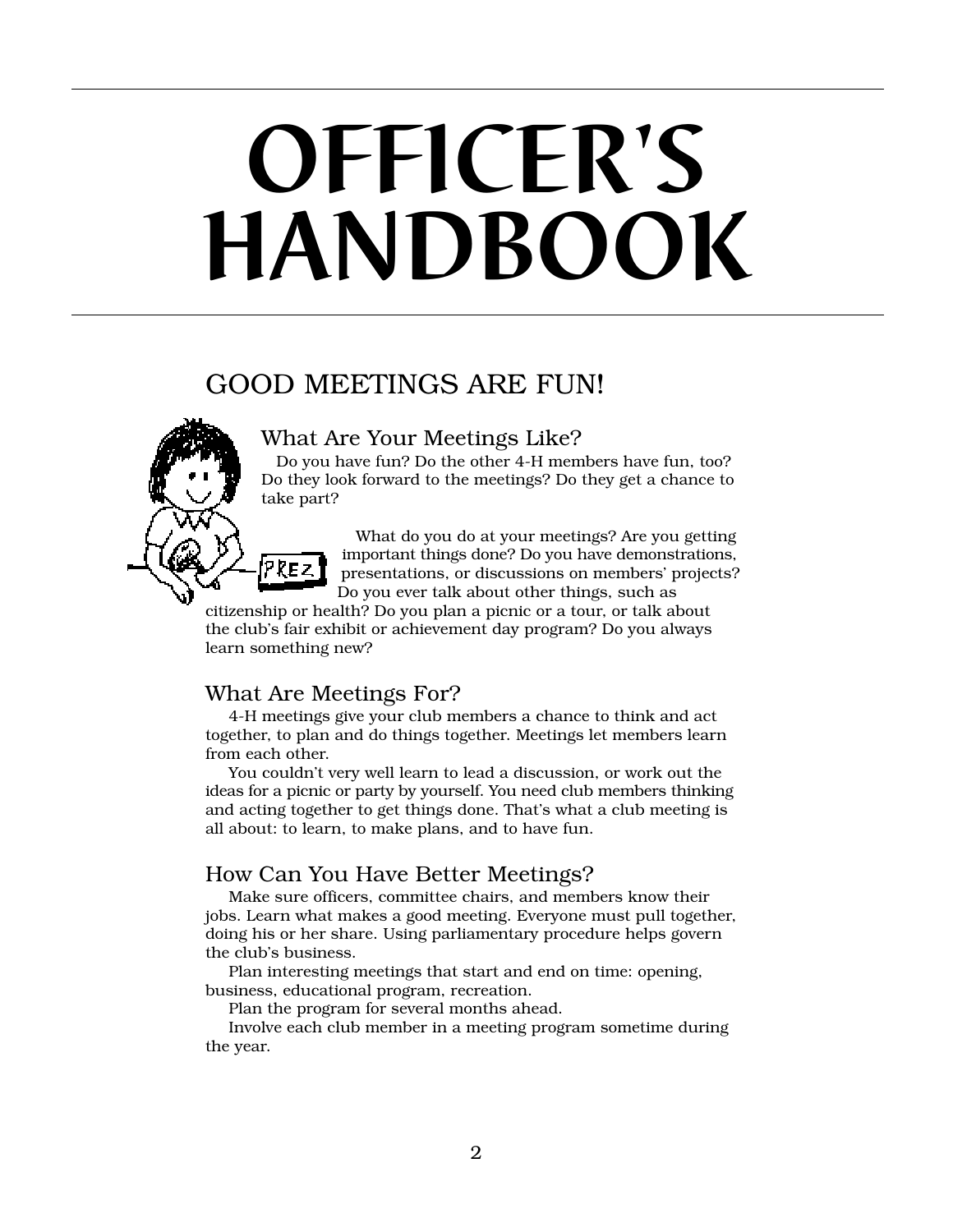## JOBS FOR EVERYONE

## **Officers**

Good officers are enthusiastic, tactful, and friendly. They work to get each member of the club involved in plans and to give everyone a fair chance to participate. They accept and respect each member and encourage everyone to contribute to the club.

Club officers are proud of their jobs and always do their best. They get things done right and on time.

*President.* The president helps everyone in the club work together and does everything possible to make each member feel at home and take part in the discussion.

The president doesn't just put in his or her own ideas, but acts more like a referee. He or she watches, listens, and tosses questions addressed to the president back to the group. The president asks questions that make the group think.

When the president feels that the group agrees fairly well on a plan, he or she asks, "Are we agreed that we should do this?" Any member may say, "I think we ought to talk about it more," or "I like this part, but not that." The president lets the group talk some more and then asks again, "Are we all agreed on this new plan?"

This approach helps the group come up with a plan on which everyone, or nearly everyone, agrees. Members will not feel they have been overruled.

In doing his or her job, the president:

- presides at meetings;
- sees that the room is ready and that the meeting starts on time;
- arranges to have the vice president take over if he or she can't be there;
- appoints committees with the help of the leader; •
- works with members and the leader to plan the program for the year;
- meets with the leader and the other officers to plan the order of business for each meeting;
- casts the deciding vote if there is a tie;
- helps other officers with their jobs.

*Vice President.* The vice president is the president's assistant. He or she:

- presides at meetings when the president is absent; •
- handles other jobs, such as chair of the program committee;
- records the club's plans for the year in the 4*-H Club/Group Program Planning Book* (C0227).

*Secretary.* The secretary keeps a record of what the club does and handles its correspondence.

- As part of the job, he or she:
- keeps minutes of all meetings;
- keeps a complete list of all members and calls the roll;
- reads letters to the club at meetings;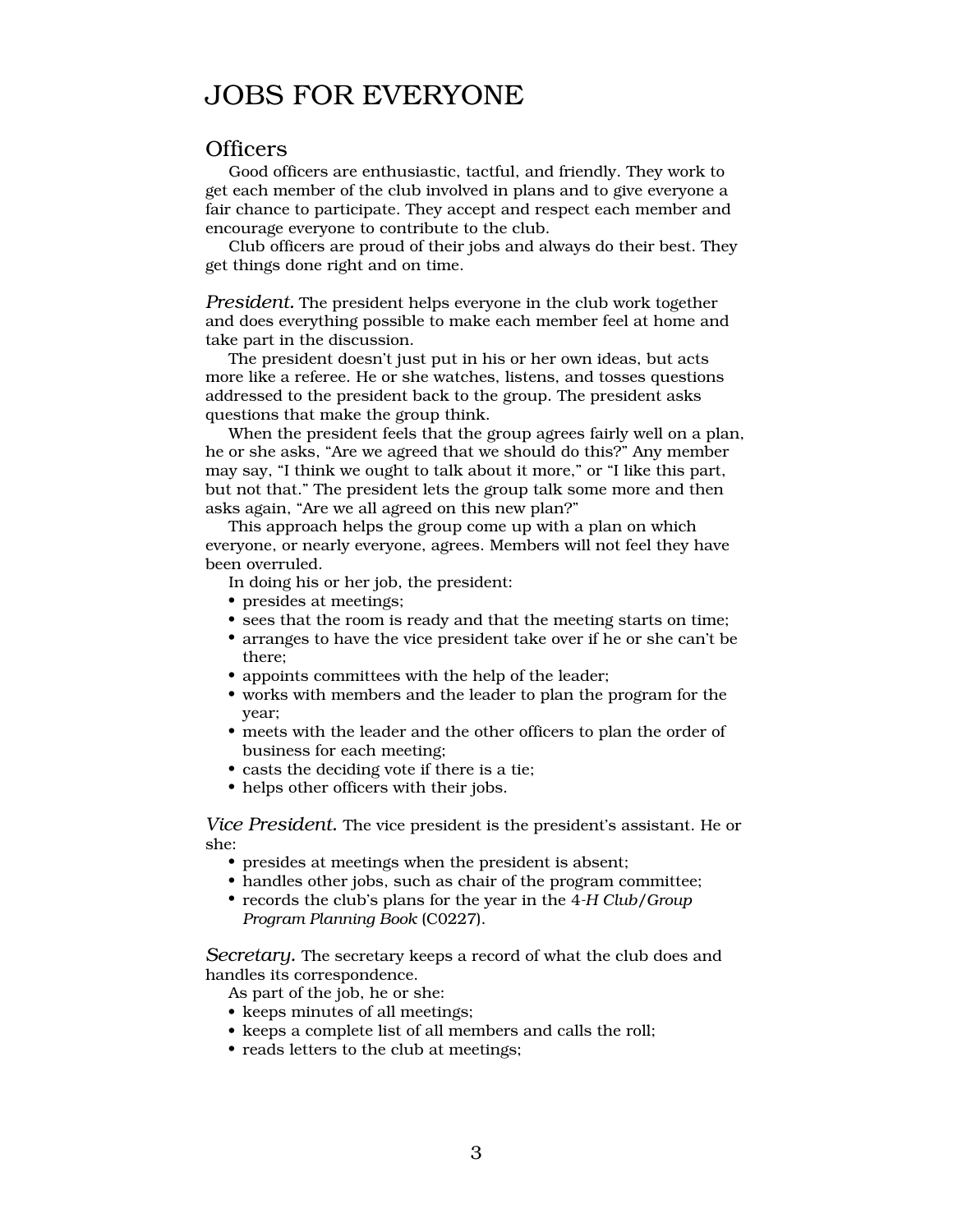- reminds members of special meetings—by phone, by postcard, or in person. He or she makes sure each member knows when and where the next meeting will be;
- writes the club's letters, such as thank-you letters and requests for information;
- fills out, with the help of members, "Our Club's Application for a Seal" in the *4-H Secretary's Book* (C0240);
- turns the completed *4-H Secretary's Book* over to the club leader. •

*Treasurer.* The treasurer is responsible for handling the club's money. He or she:

- receives all money;
- keeps a record of the amount received in the 4-H *Treasurer's Book* (C0231);
- puts the money in a special club bank account or keeps it in another safe place;
- pays out money only when approved by the club;
- records the amount paid in the *4-H Treasurer's Book;* •
- reports at club meetings on money received, money paid out, and the amount of money on hand;
- gives the new treasurer complete and accurate records.



*Reporter.* The reporter tells the public about what your club does. Your club's reputation for going places and getting things done depends mainly on the reporter. He or she:

- talks with your leader about how to handle club stories;
- writes a story about club meetings if something important happens;
- sends advance information to local papers or radio stations when a special event is planned, such as a demonstration day or a community service project;
- writes a follow-up story after the special event is over.

*Recreation Leader.* The recreation leader plans and leads a fun activity at meetings. He or she:

- plans an activity or game that involves all group members at each meeting;
- may serve as chair of a recreation or social committee to plan larger social events throughout the year.

## Other Officers

Depending on the size of your club, other officers can be elected to carry out specific responsibilities. These might include:

*Historian.* The historian keeps a scrapbook as a record of the club's activities. This may involve taking photos as well as organizing news clippings, mementos of events and programs, etc.

*Parliamentarian.* The parliamentarian's responsibility is to be knowledgeable about parliamentary procedure, clarify rules, and help the president conduct an orderly business meeting.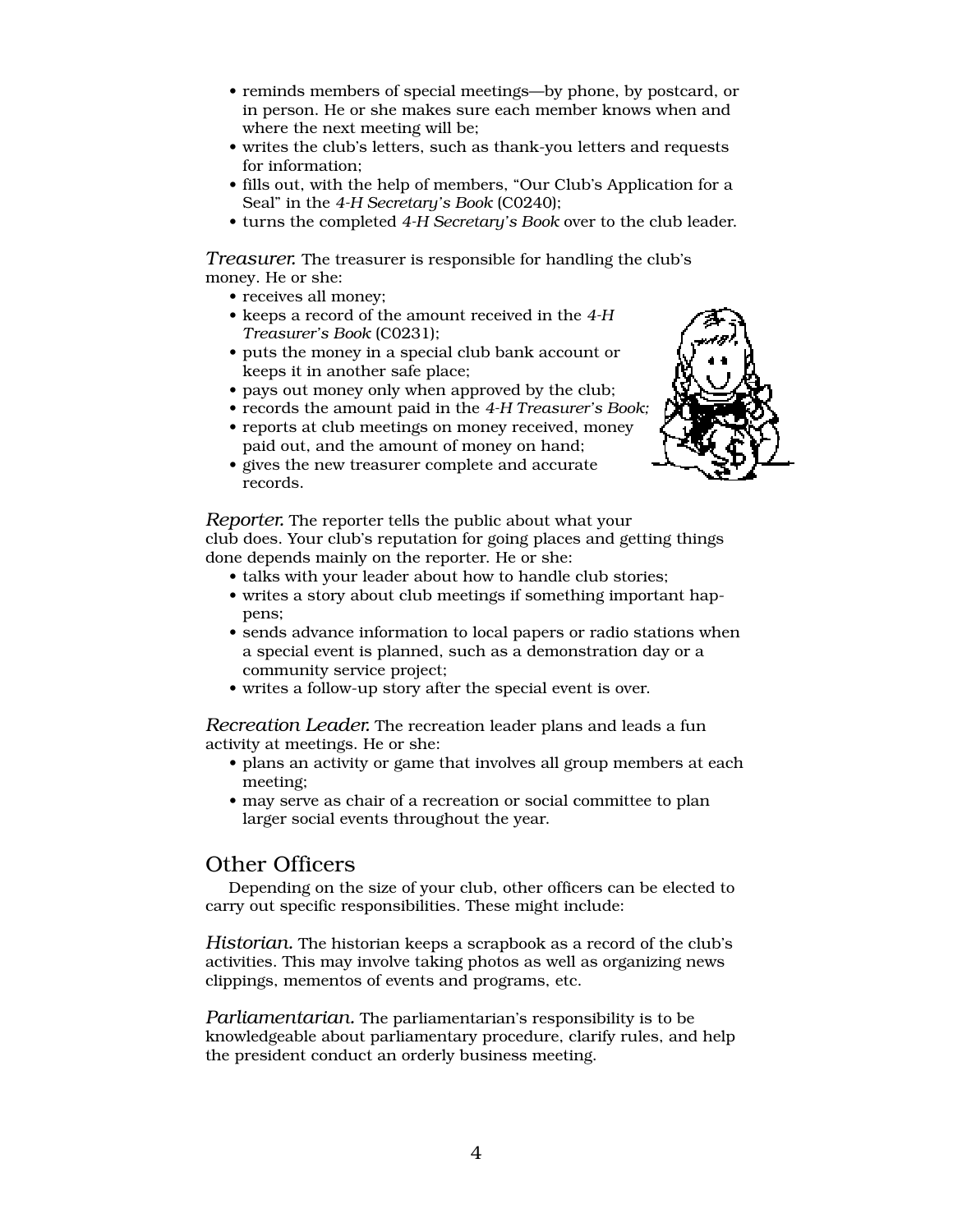## **Committees**

Your club should have several committees. The exact number will depend on how big the club is and what you want to do.

*Program.* This committee goes to work after the club has made its program plans for the year. Committee members may schedule speakers or videos on subjects the club wants to know about; they may ask a 4-H'er who has been to a special conference to talk to the club about it; or club members may give demonstrations or presentations on projects they are taking. Whatever they do, program committee members should check with the leader before the meeting to be sure the program is set.

*Membership.* Every active club is a growing one. The membership committee makes sure other boys and girls know how to join your club. They try to reach everybody in the area. They get other members to help. The club could have as its goal: "Each one reach one."

*Recreation.* The recreation committee, led by the recreation leader, plans some fun for each meeting. It can also suggest and plan special activities—swimming parties, overnight camps, trail rides, holiday events, etc.

*Community Service.* This committee finds out what your club can do to make the community better. To get ideas, committee members talk with leaders, parents, neighbors, and local public service organizations. Then they present their ideas to the club. Once the club decides on a project, the committee plans for work days, reports on how much has been done, and coordinates the club's efforts.

*Health.* Some clubs plan a special health activity during the year. This might be checking sight and hearing, or balance and coordination, learning how to lose weight safely, reducing air or water pollution, learning about drugs or smoking, or a tour of the county health department. Committee members get ideas, investigate to see if help is available, and then make suggestions for the club to consider. After the club decides, they work out the program in detail.

*Safety.* If your club wants a safety program, you may want to set up a special committee to handle it. The committee can check out various ideas—highway safety, home fire drills, safety near irrigation canals, environmental concerns, safety in consumer products, recycling practices, etc. The committee finds out what resources are available, or may get someone from the community to talk on the subject. Then it presents their ideas to the club. After the club decides on a subject, the committee makes the arrangements.

*Special Events.* The president can also appoint committees for special events, such as parent's night, achievement day, demonstration day, fund-raising events, or social functions.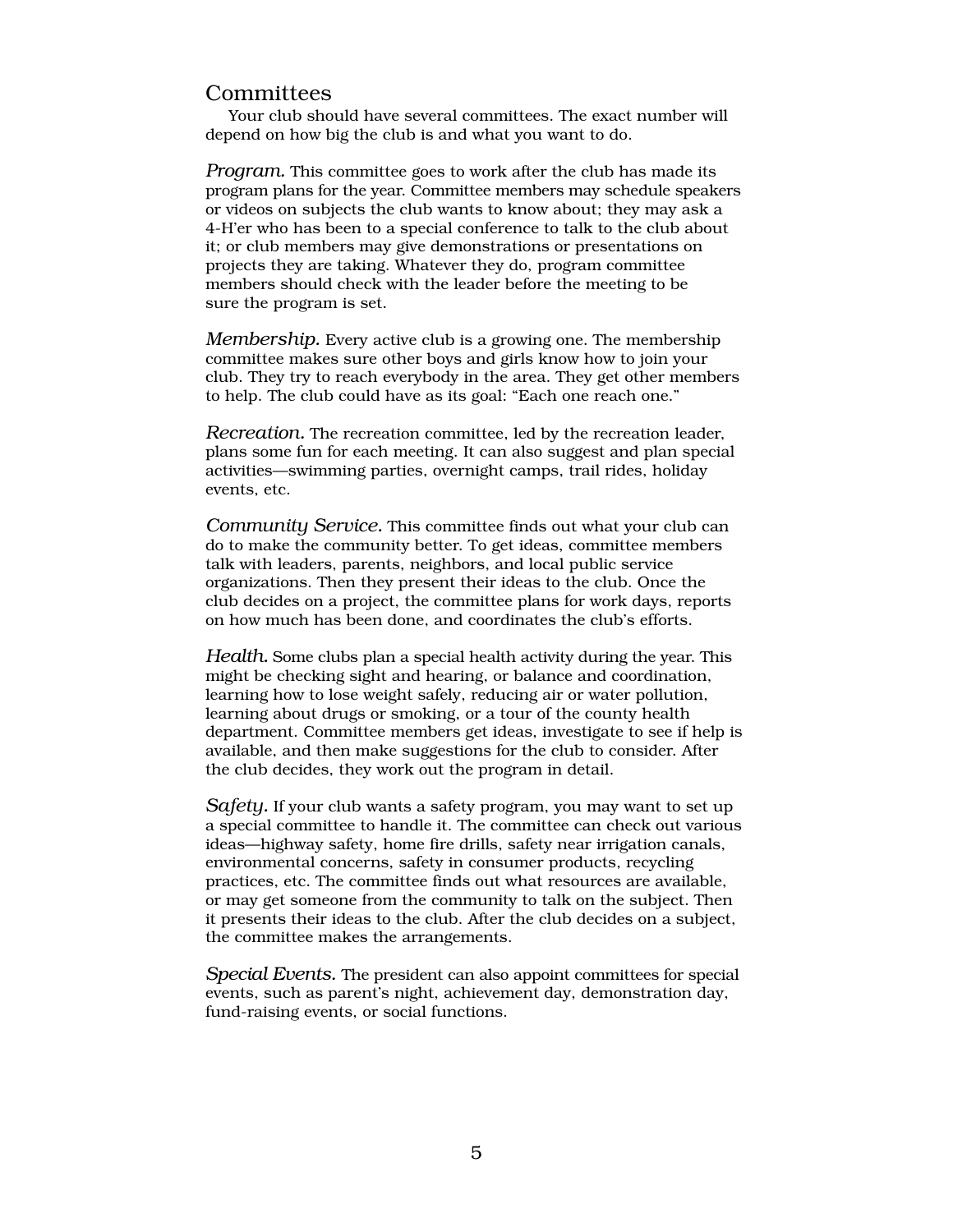### Members

Encourage members to be active in the club. That means they speak up in meetings and make their ideas known. And they volunteer for jobs without having to be coaxed.

Every member should be on a committee or hold another important job. Try to allow members to serve on committees that interest them the most. Members will be happiest and most enthusiastic if they can do something that challenges them to use and develop their individual abilities and interests.

To involve members in meetings, make the meeting friendly and positive. Say things like "I like Sue's idea, but maybe it would work even better if we did . . ." instead of something like "That won't work," or "That's the wrong way."

Encourage members to attend all the club meetings and activities if they possibly can. Help them feel that their attendance is really important to the success of the club.

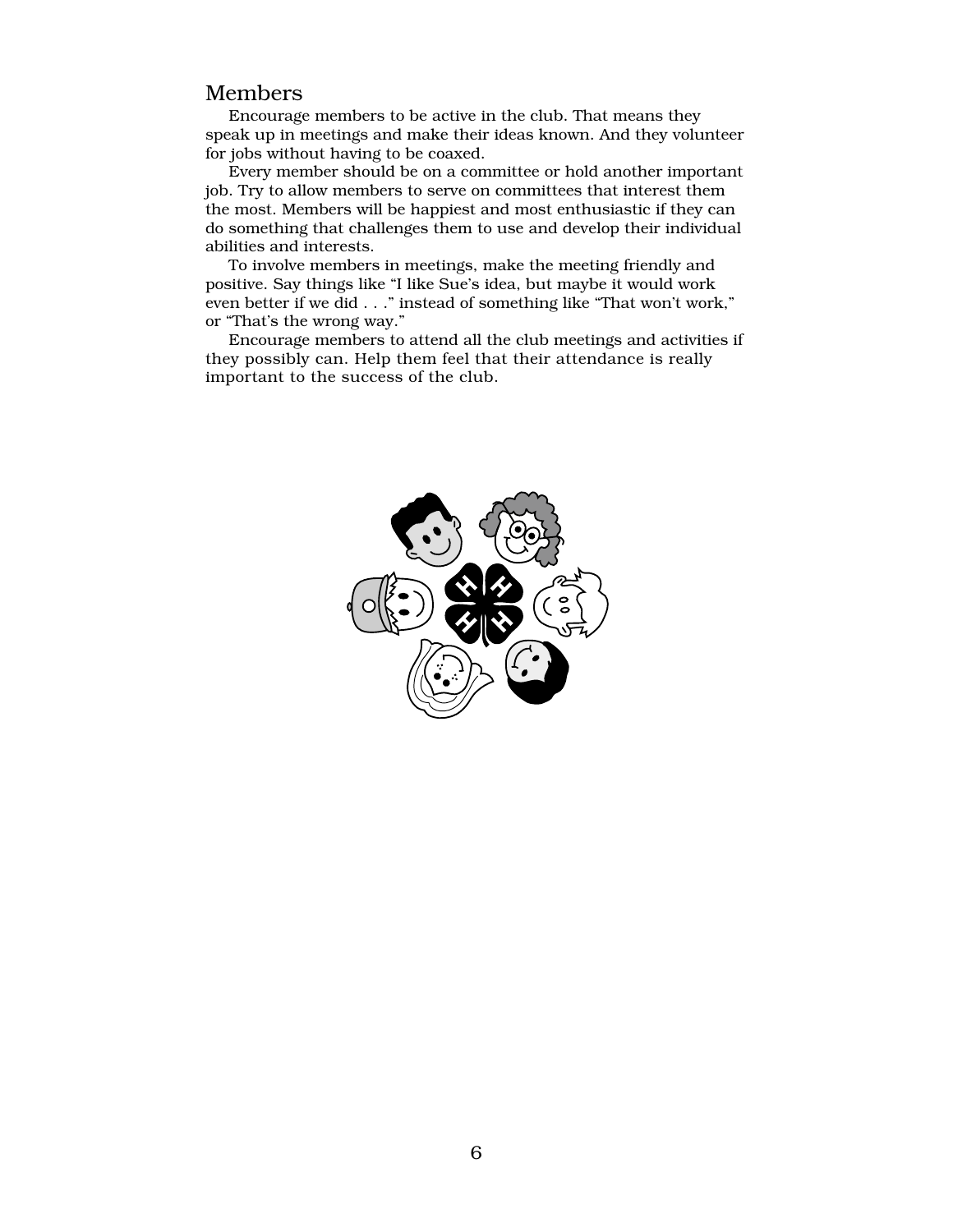## ALL ABOUT MEETINGS

## Order of a Meeting

Parliamentary procedure is an orderly way of conducting a business meeting. Club officers should become familiar with the basics of parliamentary procedure. A good source of information is *Robert's Rules of Order* or EM4875, *Parliamentary Procedure Made Easier*.

A suggested order of a club meeting might be:

- meeting called to order,
- pledge of allegiance, 4-H pledge, song, or other opening,
- roll call,
- reading of the minutes of the last meeting,
- reports of officers,
- reports of committees,
- unfinished business left over from the last meeting,
- new business.
- adjournment of business meeting.
- program (including demonstrations, project work, etc.),
- recreation,
- refreshments (optional).

### If There's No Business

When there is no business to be discussed, the president can call the meeting to order and ask the secretary to read the roll. Then the business meeting can be adjourned and the rest of the time spent on the educational part of the program or other activities.

The president and the club leader can decide ahead of time if a regular business meeting is necessary. Don't have a long meeting when a short one will do.

## Making and Voting on Motions

A member who wants the club to vote on something makes a motion.

The member raises his or her hand, or stands, and waits to be recognized. When the president calls on the member he or she says, "I move that . . ."

Another member says "I second the motion." This means this member thinks the club should consider it. (If the motion is not seconded, it is dropped.)

The president then asks for discussion. When discussion is over, the president asks, "Are you ready for the question?" If no one wants more discussion, the club is ready to vote.

The president states the motion so everyone can hear it. The members vote when the president says "All in favor say 'Aye,' all opposed say 'No.' "

The motion is passed if more members vote "Aye" than "No." If the president is in doubt about the vote, he or she should ask for a show of hands or a standing vote.

The president then says, "The motion is carried," or, "The motion is lost," according to the vote.

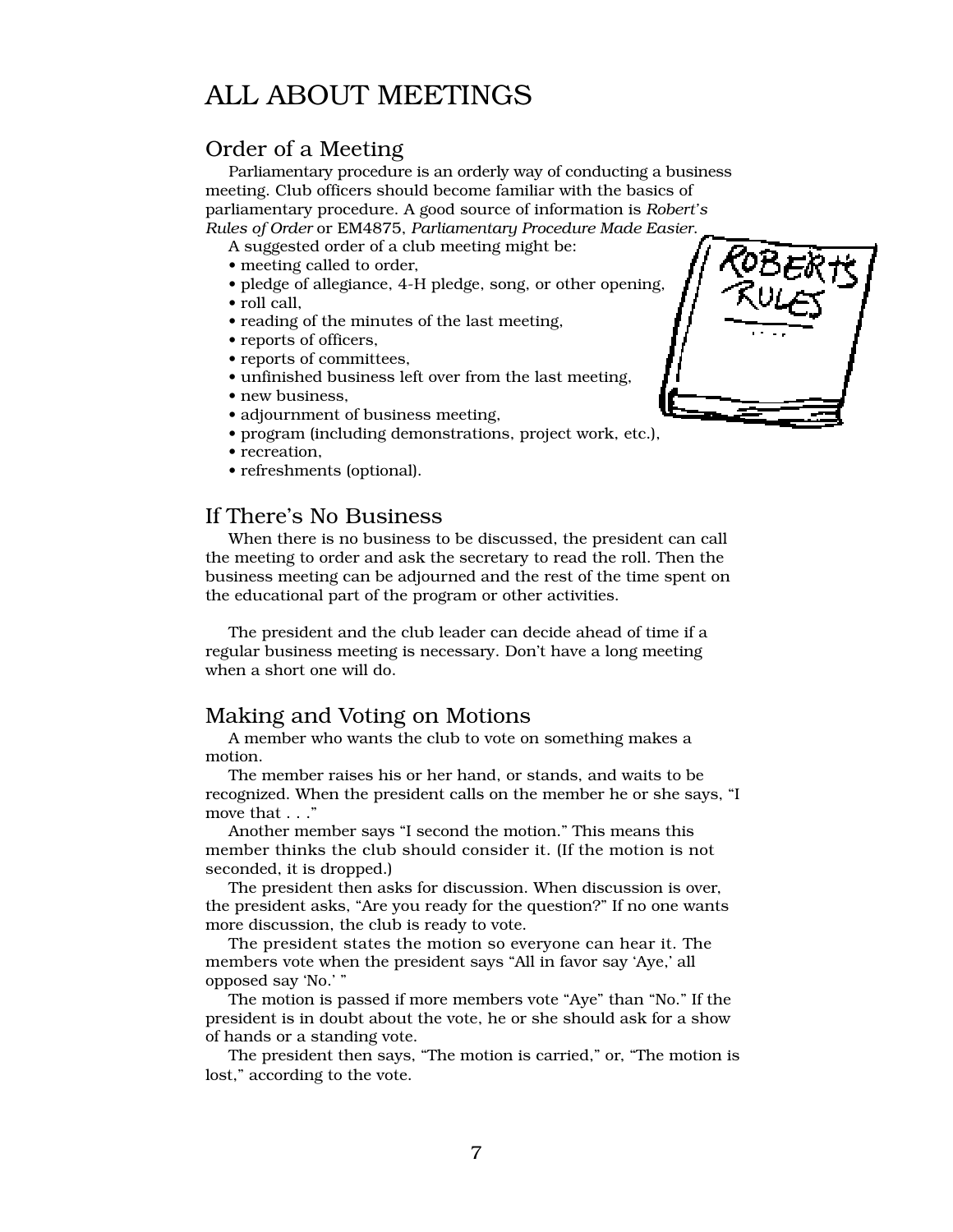## Nominations and Elections

There are two ways to nominate officers.

Members may suggest, or nominate, someone for an office during the election meeting. The member says, "I nominate Penny Pretty for treasurer." A nomination does not need a second, although a second can be made to show support.

The other way is for the president to appoint a nominating committee. The committee chooses candidates for each office and asks them to run. It presents its nominations as a report at the meeting. Other nominations can then be made from the floor.

When there are no more nominations, a member says, "I move to close the nominations." If the motion is carried, the members then vote on the candidates.

Voting for officers is usually by ballot. It takes a majority—one vote over half—to be elected. If you have 17 members, a majority is 9.

Nominations and elections are important club business. Tell the members about the election ahead of time. Then they can be thinking about the kinds of officers they want to have. Make sure everyone knows what the duties of each office are.

#### Ways to Vote

*Voice vote.* The president says "All in favor of the motion say 'Aye.'"

*Standing vote.* The members stand so their votes can be counted.

*Show of hands.* The members raise their hands so the president can count their votes.

*Ballot.* The president has helpers hand out blank slips of paper so the members can write down their votes. The ballots are then counted by a few individuals appointed by the president. This group tallies the results and reports back to the club members.

*Roll call.* Each member votes as his or her name is called.

*Honor system.* Members close their eyes and vote by raising their hands.

## Minutes of a Meeting

The minutes of a meeting should be a record of what is done, not what is said. Minutes should contain:

- date and place of meeting,
- number of members and visitors present,
- approval of previous minutes,
- all reports and what was done about them,
- all motions, with the name of the person who made them, and whether the motion was carried or lost,
- the time the meeting adjourned.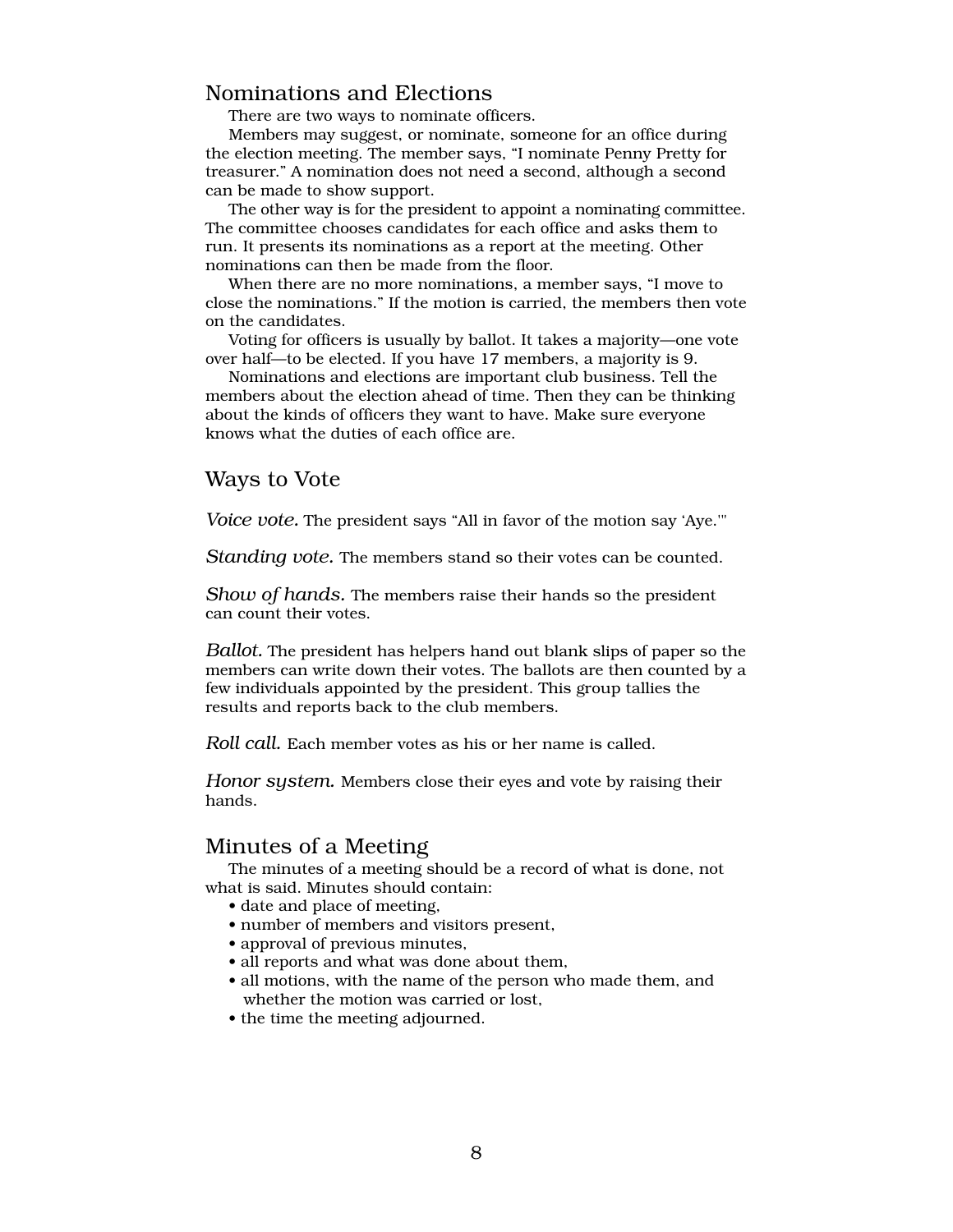## Discussion Groups

Rules for meetings are fine, especially for electing officers. But many clubs like to work and plan together without using these rules. Voting—especially if the vote is close—can make some members feel that they didn't have any part in the decision.

Discussion groups let all the members feel that they helped shape the decision. The group can talk about something until everyone—or nearly everyone—agrees on what to do.

*Circle response* is one way to start a discussion. The discussion leader or president says, "I'll call on each one in turn for a suggestion on our plan. If you don't have a quick idea, you can say 'pass.' Will the secretary please write down all the ideas?"

*Brainstorming.* If your club has 10 or more members, use small groups to decide on a plan. After all the ideas are up on the board, divide into groups of five or six members each. Divide the ideas on the board into sections, one for each group. After brainstorming for four or five minutes, each group reports back on its best idea. Group discussion of the two, three, or four best ideas will narrow them down.

*Decision.* The president asks, "Does the group agree that this is what we should do?" If the members say yes, the next step is to ask for volunteers to carry out each part of the plan. Since everyone has helped form the plan, it's easier to get them to do their part.

## For Better Meetings

Ask your leader or county extension agent for a community officer training workshop. You'll enjoy knowing officers from other clubs and you'll learn even more about planning and holding meetings.

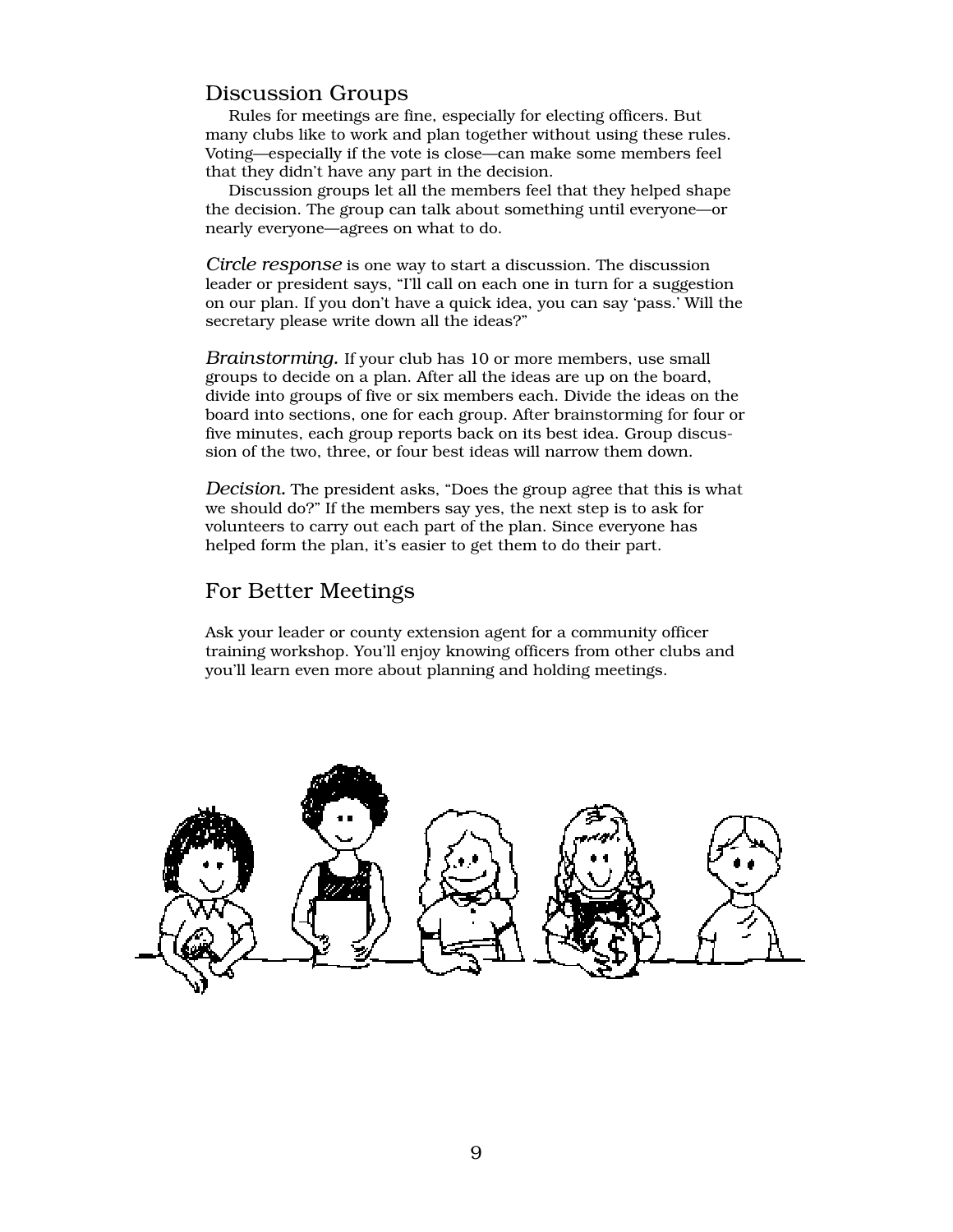## SAMPLE 4-H CLUB MEETING

PRESIDENT: Will the meeting please come to order? Armand will lead us in the Pledge of Allegiance and Maria will lead us in the 4-H pledge.

ARMAND: Let's all stand and say the pledge.

MEMBERS: I pledge allegiance . . .

MARIA: Let's all say the 4-H pledge.

MEMBERS: I pledge my head . . .

PRESIDENT: The secretary will call the roll.

SECRETARY: Today we will answer the roll by telling what we did on our project last week. (There are many different ways of answering the roll; see the *4-H Secretary's Book*.)

MEMBER: I dyed different kinds of cloth and put the samples in my record book.

MEMBER: I taught my dog to heel.

MEMBER: I set out some tomato plants in my garden.

PRESIDENT: Will the secretary read the minutes of the last meeting?

SECRETARY: The meeting was called to order by. . .

PRESIDENT: Are there any additions or corrections to the minutes? (Wait.) If not, they stand approved as read.

PRESIDENT: We will now have reports from the officers and committee chairs.

PRESIDENT—reports on coming 4-H events, etc.

VICE PRESIDENT—reports on his or her activities.

SECRETARY—reads letters.

TREASURER—reports on money received, money paid out, and the amount of money on hand.

COMMITTEE CHAIRS—report on activities of committees since the last meeting.

After each report, the president asks if there are any questions. If there are no questions, the president says, "The report is accepted as presented." If there are questions and if the report requires action, the president asks for a motion, a request that something be done. Each motion must be seconded, discussed, and voted on before another motion can be made.

PRESIDENT: Is there any unfinished business? (Business left from the last meeting can be discussed at this time.)

PRESIDENT: Is there any new business? (Club members discuss new business future plans for club activities, things to be done before the next meeting, etc.)

PRESIDENT: Are there any announcements? (Club members or leaders make announcements. )

PRESIDENT: If there is no further business, is there a motion for the meeting to be adjourned?

MEMBER: I move that the business meeting be adjourned.

MEMBER: I second the motion.

PRESIDENT: All those in favor of the motion say "Aye." Those opposed say "No." The motion is passed (if more members vote "Aye" than "No"). The business meeting is adjourned.